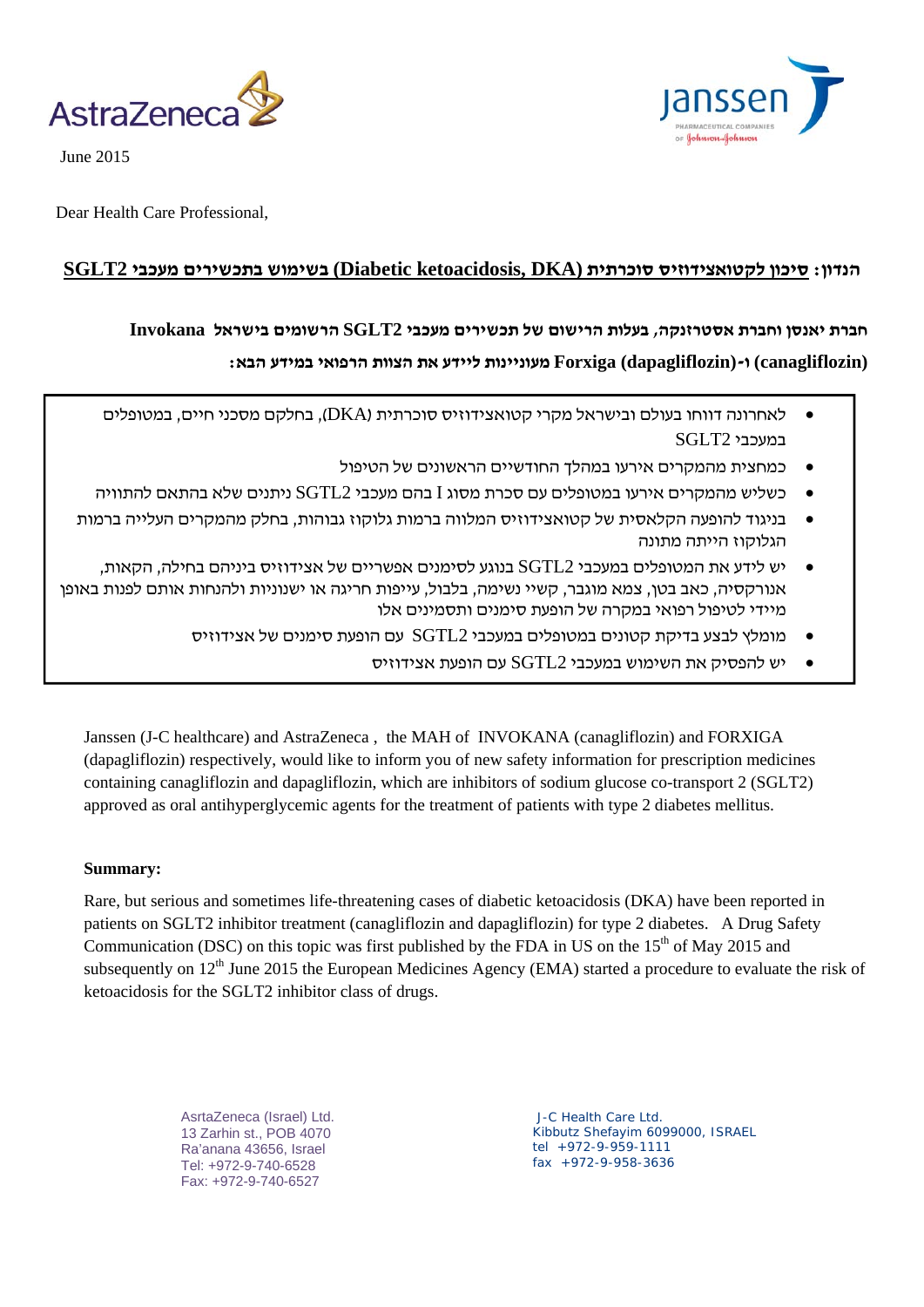



In a number of these reports, the presentation of the condition was atypical with only moderately increased blood glucose levels observed. Such atypical presentation of diabetic ketoacidosis in patients with diabetes could delay diagnosis and treatment.

Patients on SGLT2 inhibitors should be tested for ketones when they present with symptoms of acidosis such as nausea, vomiting, anorexia, abdominal pain, excessive thirst, difficulty breathing, confusion, unusual fatigue or sleepiness in order to prevent delayed diagnosis and patient management.

Cases of diabetic ketoacidosis were also reported in patients with type 1 diabetes who were given SGLT2 inhibitors. Prescribers are reminded that type 1 diabetes is **not** an approved indication for this drug class.

## **Further information on the safety concern:**

Serious and sometimes life-threatening cases of diabetic ketoacidosis in patients under treatment with SGLT2-inhibitors (including canagliflozin and dapagliflozin) have been reported, the majority of them requiring hospitalization. Of the cases reported, up to half of them occurred during the first 2 months of treatment. One third of the cases concerned off-label use in patients with type 1 diabetes. In some cases, just before or at the same time as the ketoacidosis occurred, patients experienced dehydration, low food intake, weight loss, infection, surgery, vomiting, a decrease in their insulin dose or poor control of diabetes. In a number of cases atypical moderately increased glucose values or glucose values below 14 mmol/l (250 mg/dl) were reported, whereas hypoglycemia was reported in one case. There were also cases of ketoacidosis shortly after discontinuation of SGLT2 inhibitors.

The underlying mechanism for SGLT2 inhibitor-associated diabetic ketoacidosis is not established. Diabetic ketoacidosis usually develops when insulin levels are too low. Diabetic ketoacidosis occurs most commonly in patients with type 1 diabetes and is usually accompanied by high blood glucose levels (>14 mmol/l or 250 mg/dl). However, in a number of cases described above blood glucose levels were only slightly increased, in contrast to typical cases of diabetic ketoacidosis.

The companies will be working in collaboration with the FDA and EMA to further evaluate the risk of DKA. Any new advice will be communicated promptly.

## **Recommendation** :

SGLT2 inhibitors should be used according to the relevant Product Information leaflet. Prescribers should inform patients of signs and symptoms of metabolic acidosis and advise them to immediately seek medical advice if they experience any such signs and symptoms.

It is recommended that patients taking SGLT2 inhibitors should be tested for ketones when they present with signs or symptoms of metabolic acidosis in order to prevent delayed diagnosis and patient management.

> AsrtaZeneca (Israel) Ltd. 13 Zarhin st., POB 4070 Ra'anana 43656, Israel Tel: +972-9-740-6528 Fax: +972-9-740-6527

 J-C Health Care Ltd. Kibbutz Shefayim 6099000, ISRAEL tel +972-9-959-1111 fax +972-9-958-3636